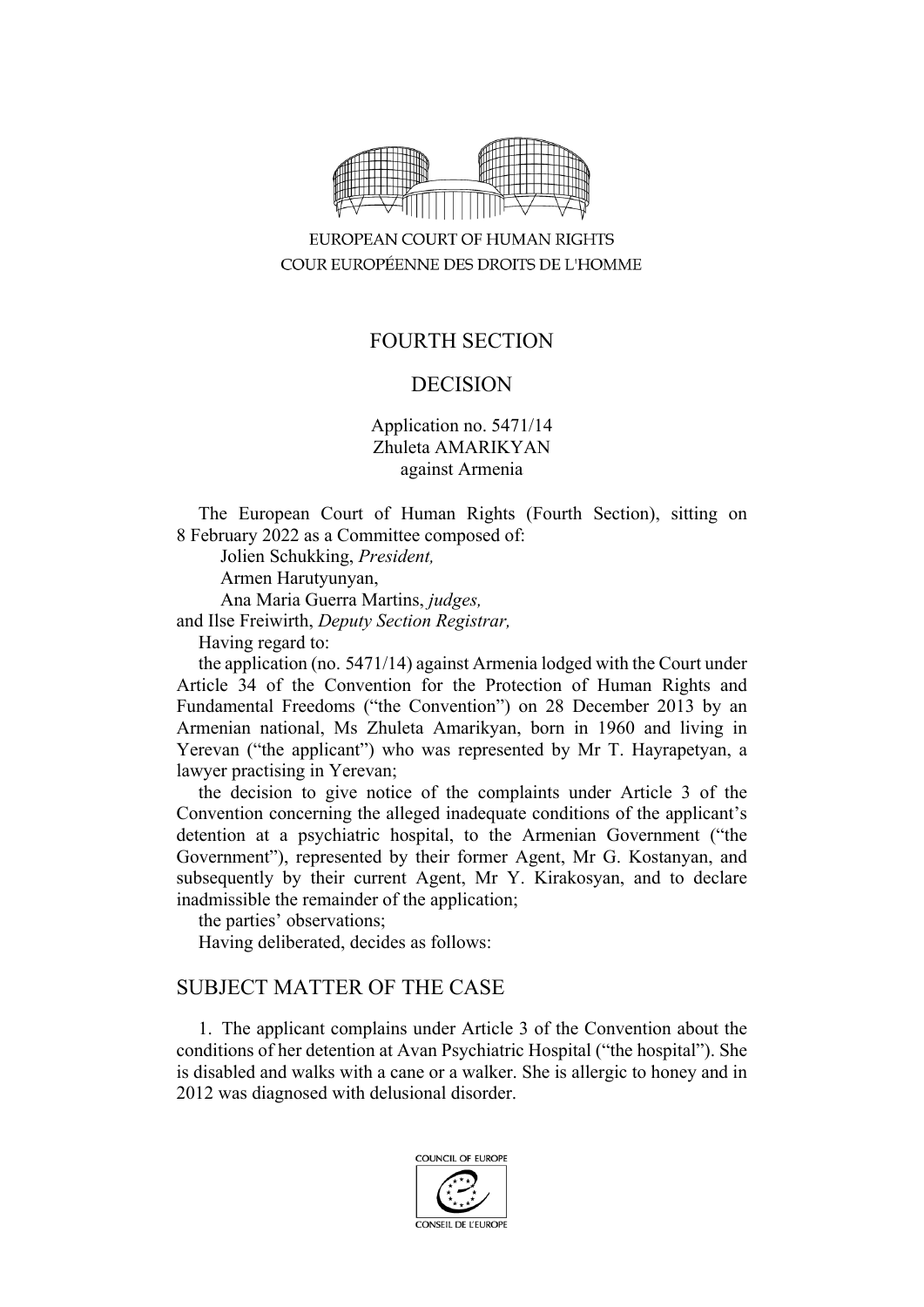2. On 30 May 2013 the applicant was forcibly taken to the hospital for treatment, following a complaint by her brother – with whom she apparently had strained relations – about her alleged violent conduct the day before. The applicant was initially diagnosed with "severe delusional syndrome" and was considered dangerous. Upon a court order, she was placed in the hospital for compulsory inpatient treatment. On 28 June 2013 she was discharged subject to aftercare by a local psychiatrist.

<span id="page-1-0"></span>3. The applicant alleged, in particular, that throughout her stay in the hospital, she had had to sleep on an unupholstered couch placed in the canteen, deprived of privacy and sleep due to the constant noise of other patients, and without any bedding, which the hospital refused to provide. As the food in the hospital had been of poor quality, she had been unable to eat anything for the first days of her detention and later, with the help of a nurse, she had had to buy some snacks outside the hospital since she had been repulsed by the monotone food of the hospital. Notably, for breakfast they had served a bun and some honey, to which she was allergic, and for lunch – a bland rice porridge, which she had refused since she had felt unwell after having tried it. No soap, towel, toothbrush or toothpaste had been provided and she had regularly had to ask the staff for toilet paper. She had not showered during her stay at the hospital and had had to clean her skin with a cloth, using cold water. The applicant also alleged, without explanation, that she had had no opportunity to change her clothes throughout her detention. Unlike other patients, no outdoor strolls had been allowed to her. Her communication with the outside world had been restricted and she had not been allowed to make calls from her mobile phone. The hospital staff had forced her to take medication without considering her allergy and upon her discharge she had allegedly been administered a forced injection of an unknown drug, as a result of which she had pain in her leg and back. Due to the poor conditions of the hospital, her health had declined and she had felt sore over her back and ribs.

<span id="page-1-1"></span>4. On 6 June 2013 the monitoring mission of the Helsinki Citizens' Assembly-Vanadzor ("HCAV"), a human rights NGO, visited the hospital and interviewed the applicant. In particular, the HCAV report noted that although the patients usually received towel, soap and toilet paper, no toothpaste and toothbrush were provided. Furthermore, the patients were not provided each with their own bar of soap or roll of toilet paper and they had to ask the hospital staff for toilet paper. The food in the hospital was monotone and of poor quality, generally consisting of pasta or rice porridge which lacked an adequate amount of salt or oil. The breakfast consisted of a bun, butter, honey and juice; the quality of the bun and the juice were unsatisfactory both for the patients and the staff. The report also referred to the applicant's interview, during which she had raised similar allegations as in paragraph [3](#page-1-0) above and that she had not showered because she had felt repulsed.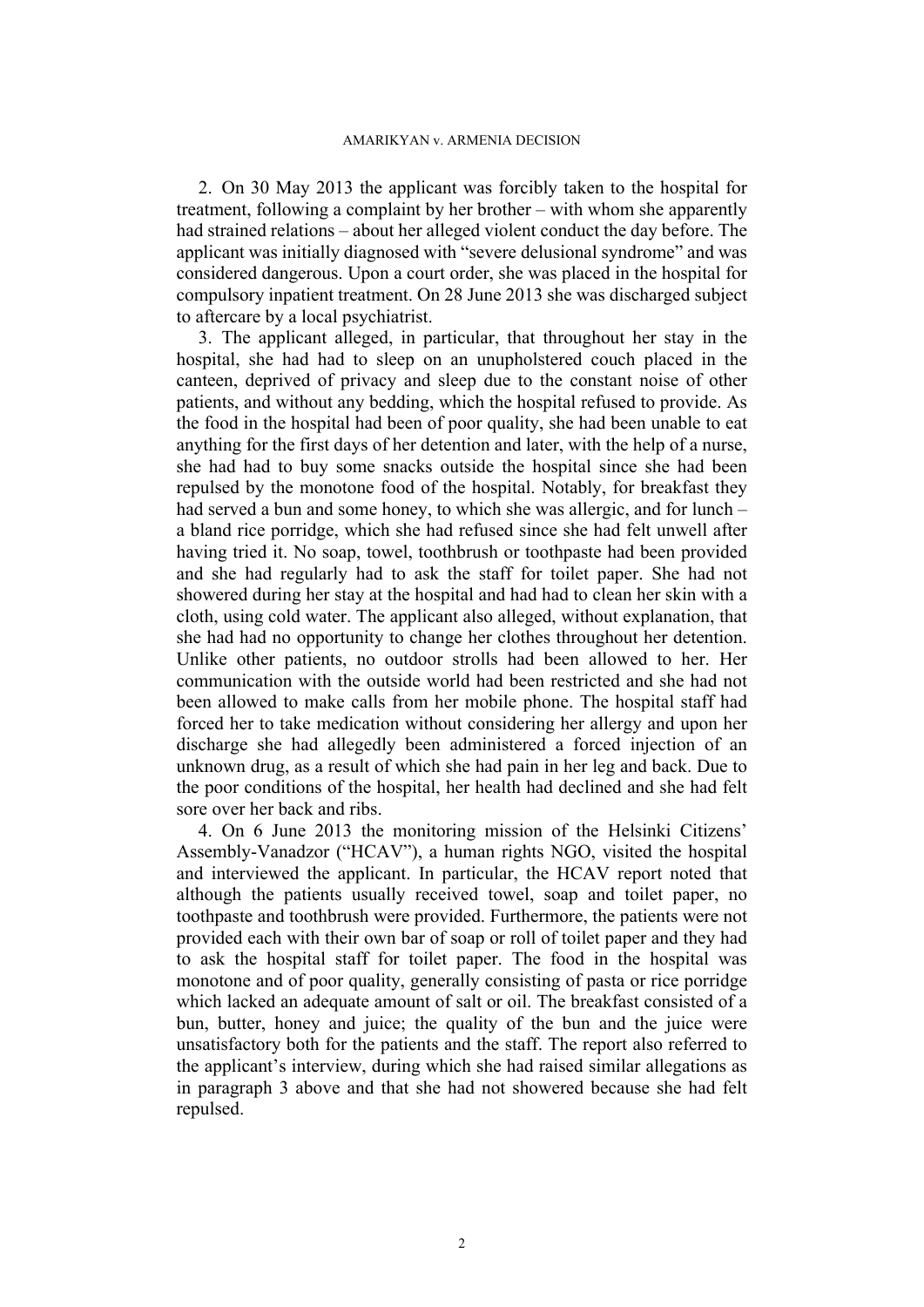## THE COURT'S ASSESSMENT

5. The Court notes that in her observations of 31 October 2017 the applicant complained that the hospital had failed to provide her with a bed fitted to her disability or assign her a nurse to help her shower. Also, without refuting the Government's submissions that there had been no formal restrictions on her outdoor activity, the applicant complained that, despite her disability, the authorities had failed to take any positive steps to ensure her participation therein. The Court considers, however, that these are new and distinct complaints under Article 3 of the Convention, which must comply with the admissibility requirements (see *Radomilja and Others v. Croatia* [GC], nos. 37685/10 and 22768/12, § 135, 20 March 2018).

6. The applicant's detention ended on 28 June 2013, whereas she raised these complaints as late as in 2017. Even assuming that there were no effective remedies to exhaust, these complaints were lodged outside the six-month time-limit (see *Ulemek v. Croatia*, no. 21613/16, § 92, 31 October 2019) and must therefore be rejected pursuant to Article 35 § 4.

7. The Court further considers it unnecessary to address the Government's objection as to non-exhaustion of domestic remedies, since the application is in any event inadmissible for the reasons set out below.

8. The general principles concerning conditions of detention in psychiatric institutions by reference to Article 3 of the Convention were summarised in *Stanev v. Bulgaria* ([GC], no. 36760/06, §§ 201-06, ECHR 2012). Regarding the well-established standard of proof in conditions-ofdetention cases the Court refers to the principles set out in *Muršić v. Croatia* ([GC], no. 7334/13, §§ 127-28, 20 October 2016).

9. The Court notes that the applicant's detention in allegedly inhuman and degrading conditions lasted a total of twenty-nine days.

10. It is common ground between the parties that, after her admission to the hospital, the applicant had slept on the couch of the canteen. Nonetheless, there is nothing to support her allegation that she had no other choice than to sleep on the couch during the whole period of her detention. In fact, according to a testimony of another patient submitted by the Government, which the applicant did not contest, she had herself refused sleeping arrangements in a shared ward and had done so only for a few days. As regards the reasons for her refusal – allegedly disgusting mattress, scary roommates, or unsuitable bed – the applicant never alleged those in her application, for which no evidence was submitted to the Court, such as statements by her roommates or by other persons who might possess relevant information (see *Muršić*, cited above, § 127, and *Sabeva v. Bulgaria*, no. 44290/07, § 41, 10 June 2010). Nor does the HCAV report (see paragraph [4](#page-1-1) above) corroborate the applicant's allegations since it refers to her own allegations and not to the actual assessment of her conditions of detention. Lastly, given the parties contradictory submissions, the Court is unable to establish, "beyond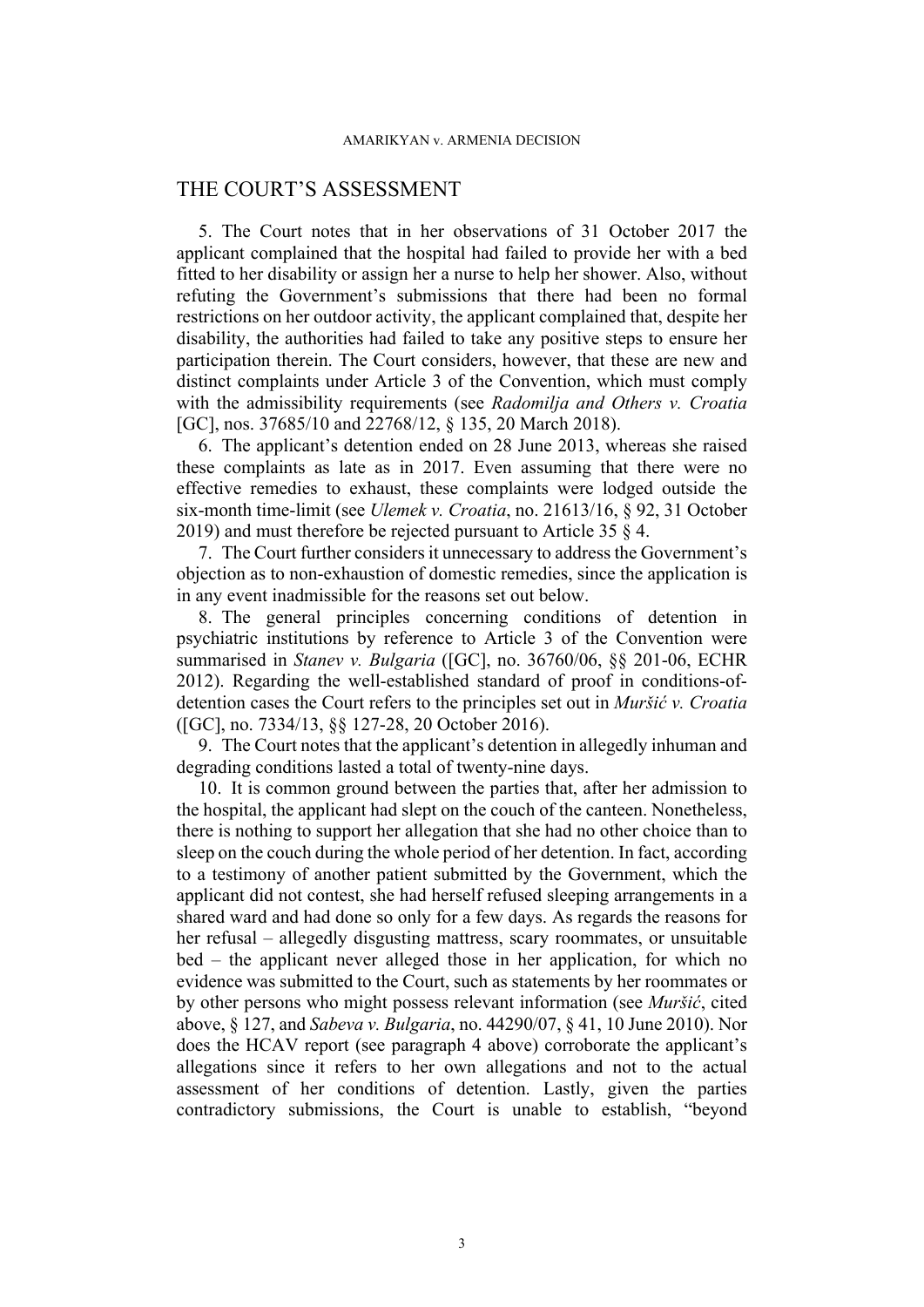reasonable doubt", that no bedding was offered to the applicant during the few days that she had slept on the couch.

11. As regards the strolls, in her application the applicant originally submitted that, unlike other patients, she had not been allowed to have a walk outdoors. However, as mentioned above, in her observations she alleged instead that, given her disability, the authorities should have taken measures to ensure her participation in the outdoor activity but failed to do so. In such circumstances, the applicant's complaint about the alleged ban on outdoor activity lacks credibility or any evidentiary support. Moreover, while it appears that her mobile phone had been taken by the hospital staff several days after she had been taken into detention, the applicant did not complain that she had been refused other means of communication, such as mail or payphone – which were in fact ensured under domestic law –, or even indicate what kind of restrictions had been imposed on her contact with the outside world (contrast *Gorobet v. Moldova*, no. 30951/10, §§ 8 and 52, 11 October 2011).

12. The parties also agreed that the applicant had not been left without food as she alleged in her application – during the first ten days of her stay at the hospital she had eaten bakery products and the hospital staff had shared their lunch with her. As to the alleged poor quality of food, although the food served in the hospital canteen appears to be monotone (see paragraph [4](#page-1-1)  above), there is no indication that the eating arrangements were improper or that the kitchen facilities were unsanitary (contrast *Modarca v. Moldova*, no. 14437/05, §§ 38 and 67, 10 May 2007). Nor is there evidence that the applicant, or indeed any other patient, had been physically affected by the quality of catering in the canteen, despite the applicant's allegations that she had felt unwell after trying the porridge (see *Valašinas v. Lithuania*, no. 44558/98, § 109, ECHR 2001-VIII, and *Yanez Pinon and Others v. Malta*, nos. 71645/13 and 2 others, § 113, 19 December 2017). In the Court's view, the ability to purchase food from the shops outside the hospital, must have compensated for the applicant's dissatisfaction with the possibly monotonous diet served at the hospital canteen (see *Valašinas*, cited above, ibid.). Moreover, although the hospital should have ascertained the applicant's dietary needs, the fact that, among other foodstuffs, honey was served at the canteen does not of itself raise an issue under Article 3, given the availability of other food and the applicant's refusal to consume honey (compare *Nikitin and Others v. Estonia*, nos. 23226/16 and 6 others, § 192, 29 January 2019, and contrast *Ebedin Abi v. Turkey*, no. 10839/09, §§ 33-34 and 51-53, 13 March 2018).

13. What is more, there is no evidence that the applicant's stay at the hospital had any detrimental effect on her health or had caused any allergic reaction. Although the applicant alleged that her health had declined, she failed to produce any medical or other evidence showing the impact of those conditions on her well-being (compare *Aerts v. Belgium*, 30 July 1998, § 66,